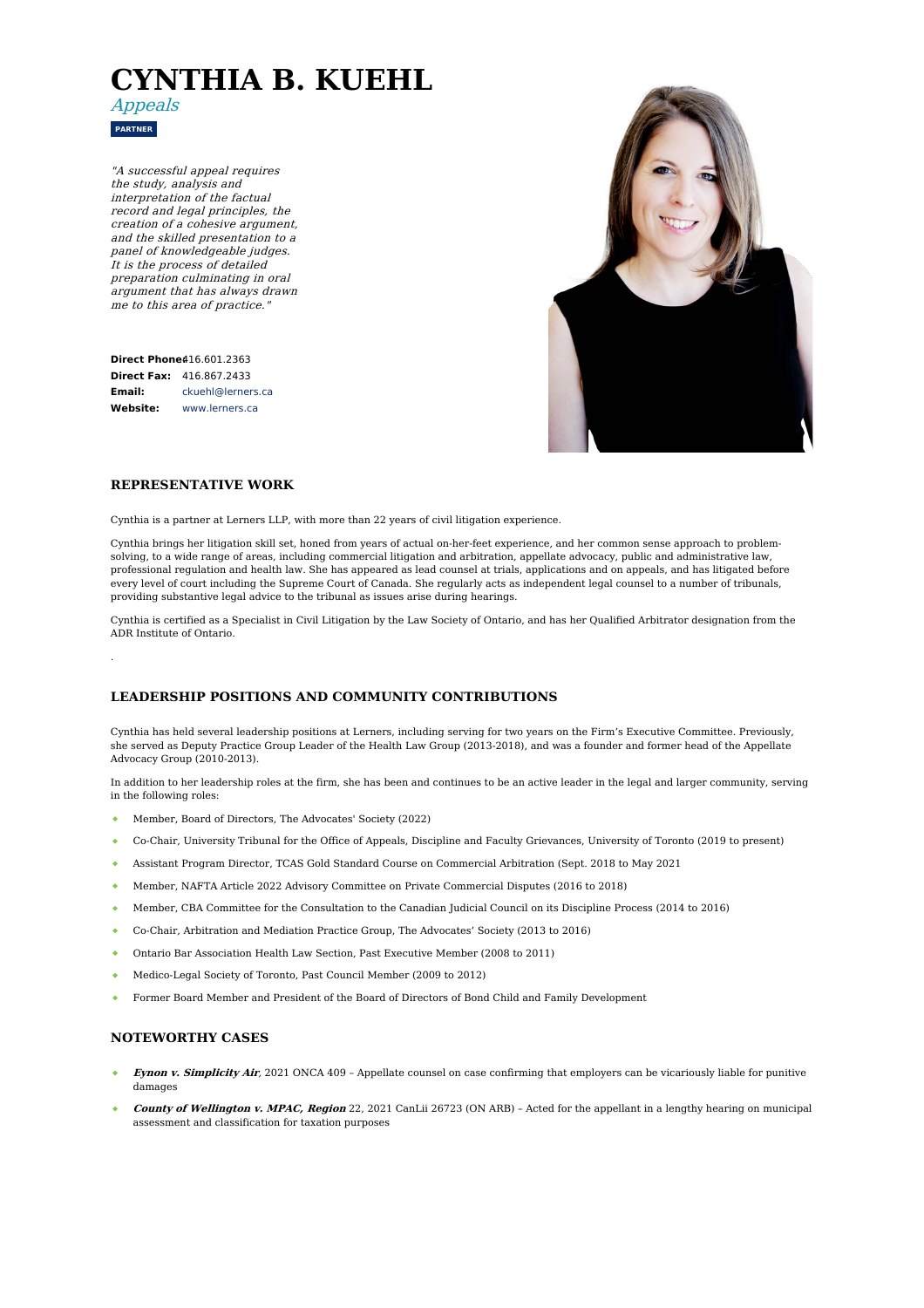- **Tahir v. Mitoff,** 2019 ONSC 7298 Trial counsel on medical malpractice trial
- **Langenfeld v. Toronto Police Services Board,** 2019 ONCA 716 –Appellate counsel in case involving whether security measures by the Toronto Police Chief at Police Headquarters violated the applicant's s. 2b rights
- **ClubLink v. Town of Oakville,** 2018 ONSC 6386; 2018 ONSC 7395; 2019 ONCA 358 –Counsel to the owner of the Glen Abbey Golf Course on applications to interpret provisions of the Ontario Heritage Act and to strike certain municipal by-laws. Successful defence on appeal
- **Rankin v. JJ,** 2018 SCC 19 –Appeal examining the scope of the duty of care, and the defence of illegality.
- **Richmond Hill v. Elginbay Corp**., 2018 ONCA 72 –Appeal arising from judicial review of a decision of the Ontario Municipal Board.
- **6524443 v. Toronto (City),** 2017 ONCA 486 –Successful enforcement of an arbitration clause limiting appeal rights. Cynthia also acted as counsel on the underlying lengthy arbitration
- **Douez v. Facebook, Inc.,** 2017 SCC 33 –Intervention by the Canadian Civil Liberties Association in a case which considered the enforceability of forum selection clauses in online contracts of adhesion.
- **Hercules Moulded Products v. Foster**, 2017 ONCA 445 –Interpretation of title insurance contract provisions
- **Moore v. Getahun et al**, 2014 ONSC 237 Trial counsel in this leading case which caused appellate review of expert evidence.
- **Land Lease Arbitration** (2014-2015) Arbitration counsel on a complex land lease arbitration which involved the legal interpretation of a lease and the highest and best use to which a property could be made.
- **Goodwin v. Olupona**, 2013 ONCA 259 Acted on the successful response to an appeal of a medical malpractice jury decision.
- **Canada Trust Company v. Browne**, 2012 ONCA 862 Acted with senior counsel as counsel to the Children's Lawyer on this appeal involving a variation of a trust affecting minors.
- **Inquiry into Justice Paul Cosgrove** Assisted Earl A. Cherniak, Q.C., appointed as Independent Counsel by the Canadian Judicial Council ("CJC"), in the response to a constitutional challenge to the Judges Act arising in the inquiry into the conduct of Justice Cosgrove. Following the constitutional challenge, was involved in the presentation of the case to the Inquiry Committee appointed by the CJC to review the conduct of Justice Cosgrove in hearings held in September, 2008. Also appeared with Earl before the full CJC in a hearing in March 2009.
- **Randall et al. v. Koziar**, 2009 CanLii 6480; 2010 ONCA 537 Lengthy trial arising from the birth of an injured infant.
- **K. v. K.W.G**., 2008 ONCA 489 Appeal of a trial decision which had awarded damages against a non-offending parent arising from historic sexual abuse. The Court of Appeal upheld the finding of liability.
- **Mallais v. Campbell Amusements Inc**, 2007 ONCA 82: Appellate counsel for a plaintiff who had unsuccessfully sued an amusement park operator for injuries she alleged had been sustained during a ride. This was the first case in Ontario to have considered whether an amusement ride was a common carrier
- **Land Lease Arbitration** (2007-2008) Acted on a complex land lease arbitration which examined the development potential of a piece of property within the context of determining rents to be paid under the contractual terms of a lease renewal.
- **SOS - Save Our St. Clair Inc. v. City of Toronto and TTC**, 2005 CanLii 40559 (Div. Ct.)- Counsel with Earl Cherniak to the City of Toronto on this motion for a recusal of a judge who heard an application for judicial review.
- **Stoody v. Kennedy et al.**, 2005 CanLii 7647 (ONCA) Acted for a director and the officers of a corporation at trial and on appeal, arising from a claim of a dismissed employee for oppression.

# **AWARDS/RECOGNITION**

Cynthia is widely recognized for her leading legal expertise, as evidenced by her consistent inclusion in numerous peer and client rated legal publications such as Chambers Canada, the Canadian Legal Lexpert Directory, Benchmark and Best Lawyers. She has also won several awards of note, including a 2017 Lexpert Zenith Award in recognition of her leadership and advocacy skills, and a Lexpert Rising Star Award.

- Q.Arb designation from the ADR Institute of Ontario.
- Certified as a Specialist in Civil Litigation by the Law Society of Ontario
- Recognized in Chambers Canada in the area of Healthcare Contentious
- Recognized and recommended by Lexpert as a leading lawyer in the areas of Commercial Arbitration, Litigation Corporate Commercial, Litigation – Regulatory & Public, Medical Negligence, Professional Liability
- Selected by her peers to be included in Best Lawyers in Canada for Commercial Litigation , Health Care Law, Medical Negligence, Administrative and Public Law, Appellate Practice, Director and Officer Liability Practice and Professional Malpractice Law
- Recognized in Who's Who Legal: Global (2020-2021) in the Healthcare category
- Recognized as a leading litigator in the Lexpert Special Edition Canada's Leading Litigation Lawyers (2018-2021)
- Recognized by Benchmark Canada as a "Litigation Star" in Health Law and Dispute Resolution
- Lexpert Zenith Award (Celebrating Women) in recognition of exceptional leadership and advocacy skills (2017)
- Lawyer of the Year, Health Care Law Toronto, Best Lawyers in Canada (2016)
- Named by Lexpert as a "Litigator to Watch" in its US Guide to the Leading Cross-Border Litigators (2008-2009)
- Recognized by Lexpert as a "Rising Star" Canadian Leading Lawyers Under 40 (2008)